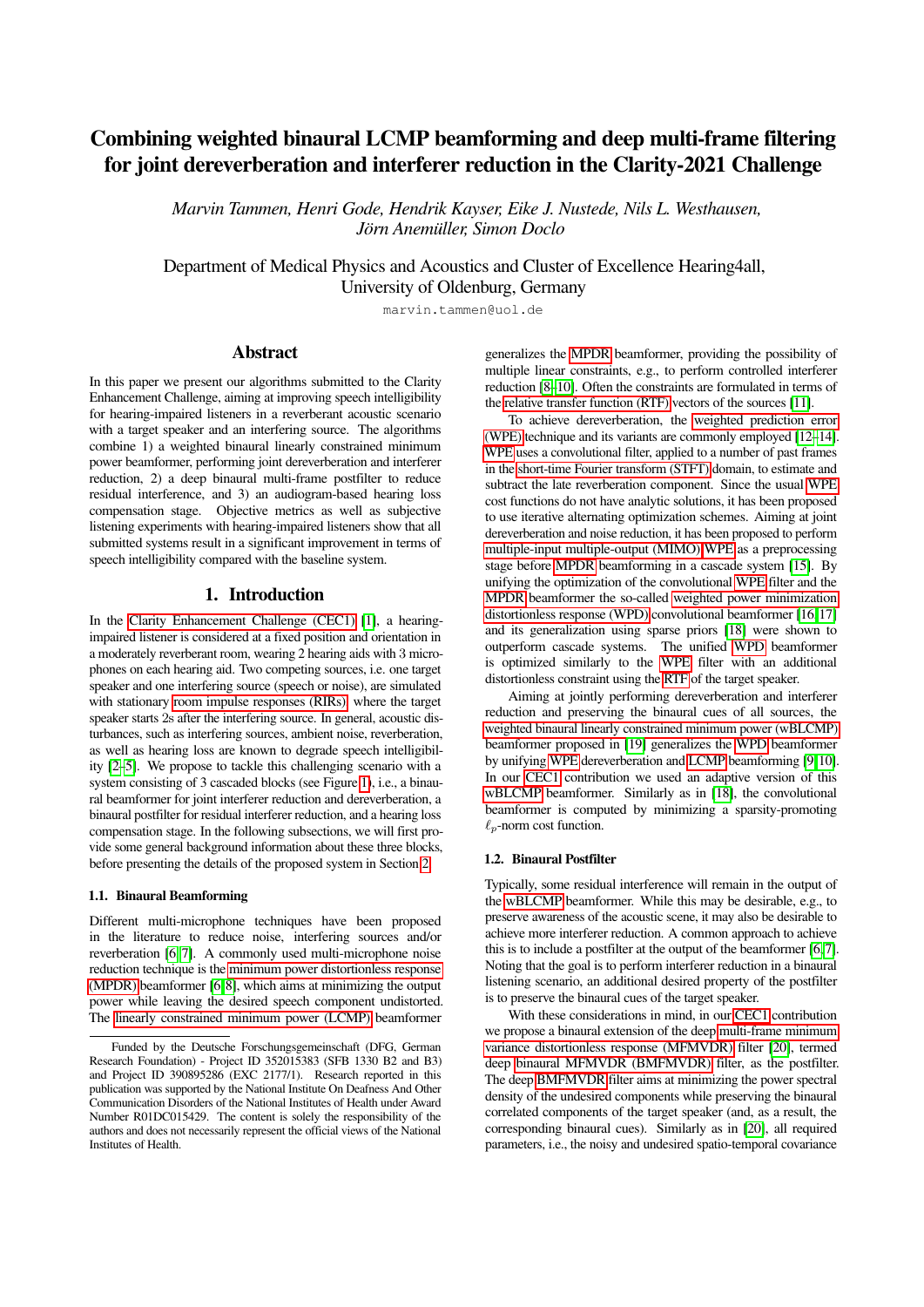matrices as well as the inter-frame correlation vectors, are estimated by minimizing the scale-dependent signal-to-distortion ratio [\[21\]](#page-5-15) using temporal convolutional networks [\[22\]](#page-5-16).

#### 1.3. Hearing Loss Compensation

To compensate for the potential hearing loss of the listener, we consider two options, which both make use of the bilateral pure-tone audiograms. The first option consists of a multi-band dynamic range compressor [\[23\]](#page-5-17), which is also used in the [CEC1](#page-0-0) baseline system. The second option consists of a simple broadband gain which is computed based on the half-gain rule.

# 2. Proposed System

<span id="page-1-1"></span>Figure [1](#page-1-0) depicts a block diagram of the proposed algorithms, consisting of a weighted binaural [LCMP](#page-0-0) beamformer (see Section [2.1\)](#page-1-2), an optional deep binaural [MFMVDR](#page-0-0) postfilter (see Section [2.2\)](#page-2-0) and a hearing loss compensation stage (see Section [2.3\)](#page-3-0). The combination of these algorithmic blocks into the three systems submitted to the challenge will be explained in more detail in Section [3.](#page-3-1)

#### <span id="page-1-2"></span>2.1. Weighted binaural LCMP beamformer

#### *2.1.1. Signal Model*

Although only 2 sources and no ambient noise are present in the [CEC1](#page-0-0) scenario, we will explain the [wBLCMP](#page-0-0) beamformer for a more general acoustic scenario, consisting of  $J$  sources captured by M microphones in a noisy environment. Without loss of generality, the first source is considered to be the target speaker. The [STFT](#page-0-0) coefficients of the microphone signals at time frame  $t$  and any frequency bin are given by

$$
\mathbf{y}_t = \begin{bmatrix} y_{1,t} & \cdots & y_{M,t} \end{bmatrix}^\mathrm{T} \in \mathbb{C}^{M \times 1},\tag{1}
$$

with  $(\cdot)^T$  denoting the transpose operator. The frequency index is omitted for brevity since it is assumed that each frequency subband is independent and hence can be processed individually. Similarly to [\[16](#page-5-9)[–18\]](#page-5-11), the multi-channel microphone signal  $y_t$  is modeled as the sum of the convolutions of each source signal  $s_{i,t}$  with its respective multi-channel [convolutive transfer function \(CTF\)](#page-0-0) matrix  $\mathbf{A}_j = \begin{bmatrix} \mathbf{a}_{j,0} & \cdots & \mathbf{a}_{j,L_a-1} \end{bmatrix} \in \mathbb{C}^{M \times L_a}$  plus additive noise  $\mathbf{n}_t \in \mathbb{C}^{M \times 1}$ , i.e.

$$
\mathbf{y}_{t} = \sum_{j=1}^{J} \sum_{l=0}^{L_{a}-1} \mathbf{a}_{j,l} s_{j,t-l} + \mathbf{n}_{t} \tag{2}
$$

$$
=\sum_{j=1}^{J} \underbrace{\sum_{l=0}^{\tau-1} a_{j,l} s_{j,t-l}}_{:=\mathbf{d}_{j,t}} + \sum_{j=1}^{J} \underbrace{\sum_{l=\tau}^{L_a-1} a_{j,l} s_{j,t-l}}_{:=\mathbf{r}_{j,t}} + \mathbf{n}_t, \quad (3)
$$

where  $L_a$  denotes the number of taps of the [CTFs.](#page-0-0) The delay  $\tau$  separates the early reflections from the late reverberation, decomposing the reverberant signal for the  $j$ -th source into its direct component  $\mathbf{d}_{j,t} \in \mathbb{C}^{M \times 1}$  (including early reflections) and its late reverberation component  $\mathbf{r}_{j,t} \in \mathbb{C}^{M \times 1}$ . The direct component for the  $j$ -th source can be approximated using the [multiplicative transfer](#page-0-0) [function \(MTF\)](#page-0-0) vector  $\mathbf{v}_{j,t} \in \mathbb{C}^{M \times 1}$  as [\[24\]](#page-5-18)

$$
\mathbf{d}_{j,t} \approx \mathbf{v}_{j,t} s_{j,t} = \tilde{\mathbf{v}}_{j,m,t} d_{j,m,t} \quad j \in \{1,...,J\}, \quad m \in \{1,...,M\},\tag{4}
$$

where  $d_{i,m,t}$  denotes the direct component of the j-th source in the reference microphone  $m$  at time frame  $t$ . The vector  $\tilde{\mathbf{v}}_{j,m,t} = \mathbf{v}_{j,t}/v_{j,m,t} \in \hat{\mathbb{C}}^{M \times 1}$  denotes the [RTF](#page-0-0) vector for the j-th source, where  $v_{j,m,t}$  is the m-th entry of  $\mathbf{v}_{j,t}$ .

<span id="page-1-0"></span>

Figure 1: *Block diagram of the proposed algorithms, consisting of a weighted binaural LCMP beamformer, an optional deep binaural [MFMVDR](#page-0-0) postfilter, and a hearing loss compensation stage.*

#### *2.1.2. Convolutional Filter*

To obtain an estimate  $z_{m,t}$  of the direct target speech component  $d_{1,m,t}$  in the reference microphone m at time frame t, it has been proposed in [\[16](#page-5-9)[–19\]](#page-5-12) to apply a convolutional filter  $\overline{\mathbf{h}}_{m,t} \in \mathbb{C}^{\tilde{M}(L_h - \tau + 1) \times 1}$  to the noisy [STFT](#page-0-0) vector in [\(1\)](#page-1-3), i.e.

<span id="page-1-4"></span>
$$
z_{m,t} = \overline{\mathbf{h}}_{m,t}^{\mathrm{H}} \overline{\mathbf{y}}_t,\tag{5}
$$

where  $(\cdot)^{\text{H}}$  denotes the conjugate transpose operator and the stacked microphone signal vector  $\bar{y}_t$  is defined as

$$
\overline{\mathbf{y}}_t = [\mathbf{y}_t^{\mathrm{T}} \quad | \quad \mathbf{y}_{t-\tau}^{\mathrm{T}} \quad \cdots \quad \mathbf{y}_{t-L_h+1}^{\mathrm{T}}]^{\mathrm{T}} \in \mathbb{C}^{M(L_h - \tau + 1) \times 1}.
$$
 (6)

It should be noted that the vector  $\bar{y}_t$  only includes a subset of the  $L_h$ most recent frames, i.e. it includes the current frame but excludes the preceding  $\tau-1$  frames, aiming at preserving the early reflections.

#### *2.1.3. Filter Optimization*

<span id="page-1-3"></span>We propose to optimize the convolutional [wBLCMP](#page-0-0) beamformer by explicitly taking into account that the direct target speech component in the [STFT](#page-0-0) domain is sparser than the noisy reverberant mixture recorded by the microphones. Hence similarly to the [WPD](#page-0-0) variant in [\[18\]](#page-5-11), we propose to optimize the convolutional filter in [\(5\)](#page-1-4) using an  $\ell_p$ -norm cost function, i.e.

<span id="page-1-5"></span>
$$
\mathcal{L}(\bar{\mathbf{h}}_{m,t}) \propto \sum_{n=1}^{t} \gamma^{t-n} |z_{m,n}|^p, \tag{7}
$$

where  $p \in (0,2]$  denotes the so-called shape parameter and the smoothing parameter  $\gamma \in (0, 1]$  allows adaptation to possibly time-varying transfer functions. The shape parameter determines the sparsity of the cost function, where small values of  $p$  promote sparsity and it should be noted that for  $0 < p < 1$  this cost function is non-convex. In addition, linear constraints for each source are imposed using their [RTFs,](#page-0-0) i.e.

<span id="page-1-6"></span>
$$
\overline{\mathbf{h}}_{m,t}^{\mathrm{H}} \overline{\mathbf{v}}_{j,m,t} = \beta_j,\tag{8}
$$

where  $\beta_i$  denotes a scaling factor for each source and  $\bar{\mathbf{v}}_{j,m,t} = \begin{bmatrix} \tilde{\mathbf{v}}_{j,m,t}^{\mathrm{T}} & \mathbf{0}^{\mathrm{T}} \end{bmatrix}^{\mathrm{T}}$  with 0 a vector containing  $M(L_h-\tau)$ zeros. The scaling factor  $\beta_1$  is usually set to 1, corresponding to a distortionless constraint for the target speaker, whereas all other scaling factors are usually chosen to be close to 0, aiming at suppressing the interfering sources.

Similarly as in [\[13,](#page-5-19) [18,](#page-5-11) [25\]](#page-5-20), we propose to use an [iteratively](#page-0-0) [reweighted least squares \(IRLS\)](#page-0-0) method to minimize the cost function in [\(7\)](#page-1-5) subject to the constraints in [\(8\)](#page-1-6). The basic idea is to replace the non-convex  $\ell_p$ -norm minimization problem with a series of convex  $\ell_2$ -norm minimization subproblems, where in each iteration the  $\ell_2$ -norm minimization subproblem has an analytic solution. The two alternating steps are described in the following paragraphs.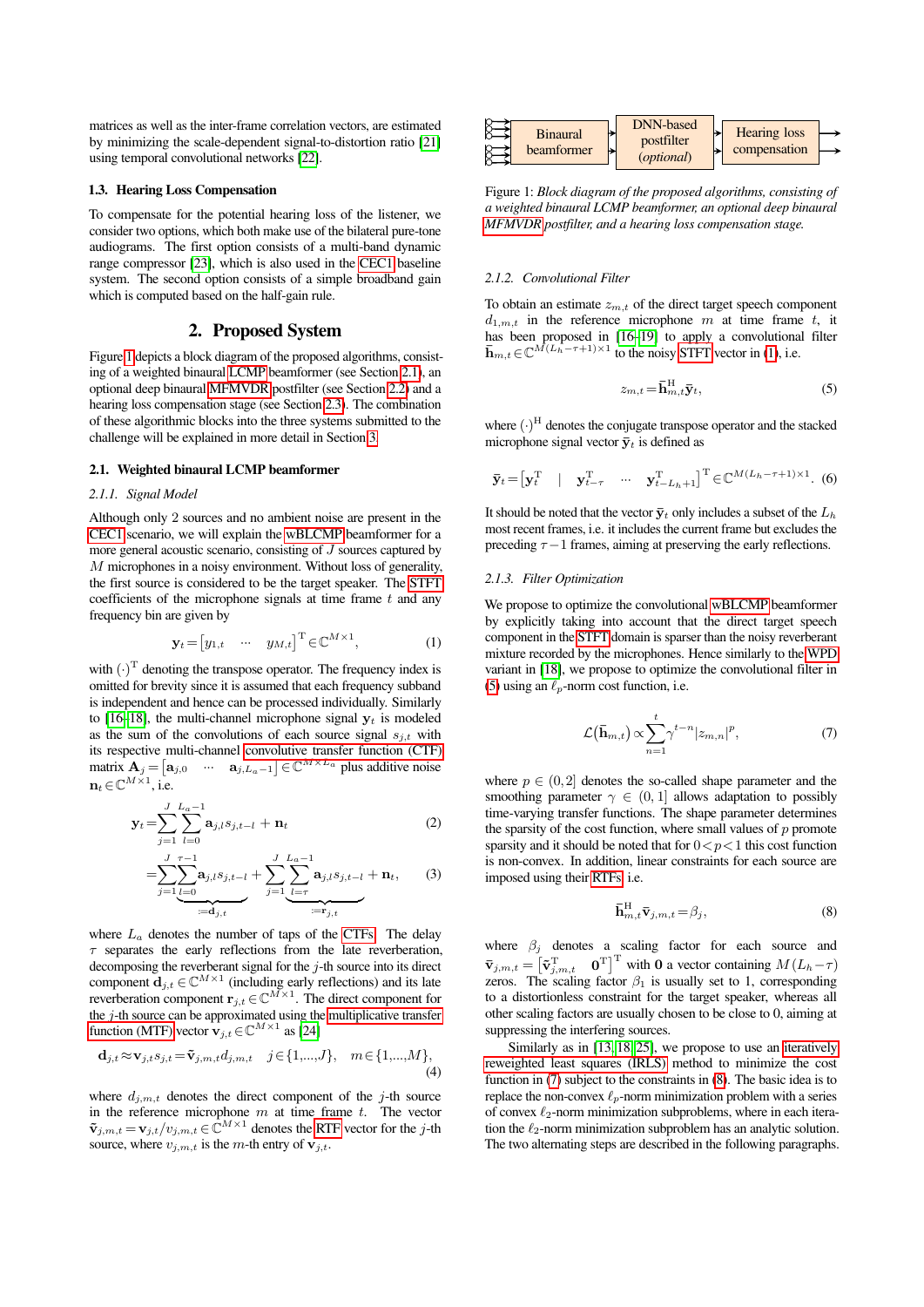(1) Constrained  $\ell_2$ –Norm Subproblem Minimization In each iteration  $i$ , the non-convex cost function in  $(7)$  is replaced with a convex weighted  $\ell_2$ -norm cost function, i.e.

$$
\mathcal{L}(\bar{\mathbf{h}}_{m,t,i}) \propto \sum_{n=1}^{t} \gamma^{t-n} w_{n,i} |z_{m,n,i}|^p \tag{9}
$$

where the weights  $w_{n,i}$  are real-valued and positive. The binaural filter minimizing [\(9\)](#page-2-1) subject to the linear constraints in [\(8\)](#page-1-6) with respect to the left and right reference microphone denoted by  $m = \nu \in \{L, R\}$  is equal to

$$
\left| \bar{\mathbf{h}}_{\nu,t,i} = \bar{\mathbf{R}}_{y,t,i}^{-1} \bar{\mathbf{C}}_t \left( \bar{\mathbf{C}}_t^{\mathrm{H}} \bar{\mathbf{R}}_{y,t,i}^{-1} \bar{\mathbf{C}}_t \right)^{-1} \mathbf{B} \bar{\mathbf{C}}_t^{\mathrm{H}} \mathbf{e}_{\nu} \right| \tag{10}
$$

where  $\bar{\mathbf{R}}_{y,t,i} = \sum_{n=1}^{t} \gamma^{t-n} w_{n,i} \bar{\mathbf{y}}_n \bar{\mathbf{y}}_n^{\mathrm{H}}$  denotes the weighted noisy spatio-temporal covariance matrix of the stacked microphone signals,  $\hat{\bar{\mathbf{C}}}_t = [\bar{\mathbf{v}}_{1,\nu,t} \quad \cdots \quad \bar{\mathbf{v}}_{J,\nu,t}]$  denotes the constraint matrix containing the [RTF](#page-0-0) vectors for all sources,  $\mathbf{B} = \text{diag} \left( \begin{bmatrix} \beta_1 & \cdots & \beta_J \end{bmatrix}^T \right)$ denotes the diagonal scaling matrix containing the scaling factors for all sources, and  $\mathbf{e}_{\nu}$  is a selection vector with its entry corresponding to the left or right reference microphone equal to 1 and all other entries equal to 0.

(2) Weight Update Similarly as in [\[13,](#page-5-19) [18,](#page-5-11) [25\]](#page-5-20), in each iteration the weights in [\(9\)](#page-2-1) are updated as

$$
w_{t,i+1} = \left(\sum_{\nu} |z_{\nu,t,i}|^2\right)^{p/2-1} = \left(\sum_{\nu} \left|\bar{\mathbf{h}}_{\nu,t,i}\bar{\mathbf{y}}_t\right|^2\right)^{p/2-1},\quad(11)
$$

such that [\(9\)](#page-2-1) is a first-order approximation of [\(7\)](#page-1-5).

#### *2.1.4. Parameter Estimation*

The [wBLCMP](#page-0-0) beamformer in [\(10\)](#page-2-2) requires an estimate of the [RTFs](#page-0-0) of each source. In the [CEC1](#page-0-0) scenario, one stationary target speaker  $(j = 1)$  and one stationary interfering source  $(j = 2)$  are present, where the target speaker starts exactly 2s after the interfering source. Taking advantage of this scenario allows to estimate the (stationary) [RTF](#page-0-0) of the interfering source as the normalized principal eigenvector

of the interference covariance matrix  $\mathbf{R}_i = \sum_{n=1}^{t \triangle 2s} \mathbf{y}_n \mathbf{y}_n^{\text{H}}$ . The [RTF](#page-0-0) of the target speaker can then be estimated using the covariance whitening method [\[26\]](#page-5-21), i.e. based on the generalized eigenvalue decomposition of the noisy covariance matrix  $\mathbf{R}_{y,t} = \sum_{n=2s}^{t} \mathbf{y}_n \mathbf{y}_n^H$ and the interference covariance matrix  $\mathbf{R}_i$ . The [RTF](#page-0-0) of the target speaker is constantly updated for every frame  $t$  starting from  $2s$ .

#### <span id="page-2-0"></span>2.2. Deep Binaural Multi-Frame MVDR Filter

In this section, we describe the proposed deep [BMFMVDR](#page-0-0) filter, which is used as the binaural postfilter of the [wBLCMP](#page-0-0) beamformer in one of our submitted systems. The deep [BMFMVDR](#page-0-0) filter is a binaural extension of the deep [MFMVDR](#page-0-0) filter proposed in [\[20\]](#page-5-14).

#### *2.2.1. Signal Model*

We consider the binaural output of the [wBLCMP](#page-0-0) beamformer in the STFT domain  $\mathbf{z}_t = [z_{L,t}, z_{R,t}]^T = \mathbf{x}_t + \mathbf{i}_t$  as the binaural input signal of the deep [BMFMVDR](#page-0-0) filter, where  $x_t$  and  $i_t$  denote the residual speech and interference components.

Stacking the N most recent time frames in a vector, we obtain the binaural multi-frame signal vector  $\bar{\mathbf{z}}_t\!=\!\begin{bmatrix} z_{L,t} & \cdots & z_{L,t-N+1} & z_{R,t} & \cdots & z_{R,t-N+1} \end{bmatrix}^T\!=\!\bar{\mathbf{x}}_t\!+\!\bar{\mathbf{i}}_t,$ with the vectors  $\bar{\mathbf{x}}_t$  and  $\bar{\mathbf{i}}_t$  defined similarly.

<span id="page-2-1"></span>In [\[27\]](#page-5-22), it has been proposed to exploit the speech correlation across adjacent STFT frames by decomposing the (singlemicrophone) multi-frame speech vector into a temporally correlated and a temporally uncorrelated part. Similarly, in a binaural scenario, the binaural multi-frame speech vector  $\bar{\mathbf{x}}_t$  can be decomposed into a spatio-temporally correlated and a spatio-temporally uncorrelated part w.r.t. the left or the right speech component  $x_{L,t}$  or  $x_{R,t}$ , i.e.,

<span id="page-2-3"></span>
$$
\bar{\mathbf{x}}_t = \underbrace{\gamma_{\mathbf{x},\nu,t} x_{\nu,t}}_{\text{correlated}} + \underbrace{\bar{\mathbf{x}}'_{\nu,t}}_{\text{uncorrelated}},
$$
\n(12)

<span id="page-2-2"></span>with  $\nu \in \{L, R\}$  denoting the left or right channel. The (highly timevarying) left or right speech [inter-frame correlation \(IFC\)](#page-0-0) vector  $\gamma_{x,\nu,t}$  describes the correlation between the current and previous time frames w.r.t. the left or right speech STFT coefficient  $x_{\nu,t}$ .

The binaural speech component  $x_t$  is estimated by applying (complex-valued) finite impulse response filters  $w_{L,t}$  and  $w_{R,t}$ with  $2N$  taps each to the binaural multi-frame signal vector, i.e.,

$$
\widehat{\mathbf{x}}_t = \begin{bmatrix} \mathbf{w}_{L,t}^{\mathrm{H}} \bar{\mathbf{z}}_t \\ \mathbf{w}_{R,t}^{\mathrm{H}} \bar{\mathbf{z}}_t \end{bmatrix} . \tag{13}
$$

Assuming that the speech and interference components are uncorrelated, the  $2N \times 2N$ -dimensional input [spatio-temporal](#page-0-0) [covariance matrix \(STCM\)](#page-0-0)  $\mathbf{\Phi}_{z,t} = \mathcal{E} \{ \bar{\mathbf{z}}_t \bar{\mathbf{z}}_t^{\text{H}} \}$ , with  $\mathcal{E} \{ \cdot \}$  the expectation operator, can be written as

<span id="page-2-4"></span>
$$
\Phi_{z,t} = \Phi_{x,t} + \Phi_{i,t},\tag{14}
$$

with the speech and interference [STCMs](#page-0-0)  $\mathbf{\Phi}_{x,t} = \mathcal{E} \{ \bar{\mathbf{x}}_t \bar{\mathbf{x}}_t^{\text{H}} \}$  and  $\Phi_{i,t} = \mathcal{E} \{ \overline{\mathbf{i}}_t \overline{\mathbf{i}}_t^H \}$ . Using [\(12\)](#page-2-3), the [STCM](#page-0-0) in [\(14\)](#page-2-4) can be rewritten as

<span id="page-2-5"></span>
$$
\Phi_{z,t} = \phi_{x,\nu,t} \gamma_{x,\nu,t} \gamma_{x,\nu,t}^{\mathrm{H}} + \underbrace{\Phi_{x',\nu,t} + \Phi_{i,t}}_{=: \Phi_{u,\nu,t}},
$$
\n(15)

where the undesired [STCM](#page-0-0)  $\Phi_{u,v,t}$  consists of both the uncorrelated speech [STCM](#page-0-0)  $\Phi_{x',\nu,t}$  as well as the interference STCM  $\Phi_{i,t}$ . Using [\(15\)](#page-2-5), the speech IFC vector  $\gamma_{x,\nu,t}$  can be written as

<span id="page-2-7"></span>
$$
\gamma_{x,\nu,t} = \frac{1+\xi_{\nu,t}}{\xi_{\nu,t}} \frac{\Phi_{z,t} \mathbf{e}_{\nu}}{\mathbf{e}_{\nu}^{\mathrm{T}} \Phi_{z,t} \mathbf{e}_{\nu}} - \frac{1}{\xi_{\nu,t}} \frac{\Phi_{u,\nu,t} \mathbf{e}_{\nu}}{\mathbf{e}^{\mathrm{T}} \Phi_{u,\nu,t} \mathbf{e}_{\nu}},\qquad(16)
$$

where  $\xi_{\nu,t} = \frac{e_{\nu}^{\text{T}} \Phi_{x,\nu,t} e_{\nu}}{e_{\nu}^{\text{T}} \Phi_{u,\nu,t} e_{\nu}}$  denotes the a-priori [signal-to-noise ratio](#page-0-0) [\(SNR\),](#page-0-0) and  $e_{\nu}$  is a selection vector with its first or  $(N+1)$ -th entry equal to 1 and all other entries equal to 0.

#### *2.2.2. Optimization Problem and Solution*

In [\[27\]](#page-5-22), the [MFMVDR](#page-0-0) filter for single-microphone speech enhancement has been proposed, aiming at minimizing the output undesired [power spectral density \(PSD\)](#page-0-0) while not distorting the correlated speech component. In our [CEC1](#page-0-0) contribution, we propose to extend the [MFMVDR](#page-0-0) filter to a binaural filter by considering the left and right channels independently, i.e.,

$$
\underset{\mathbf{w}_{\nu,t}}{\text{argmin}} \quad \mathbf{w}_{\nu,t}^H \mathbf{\Phi}_{u,\nu,t} \mathbf{w}_{\nu,t}, \quad \text{s.t.} \quad \mathbf{w}_{\nu,t}^H \gamma_{x,\nu,t} = 1. \tag{17}
$$

Solving this constrained optimization problem yields the [BMFMVDR](#page-0-0) filter vectors:

<span id="page-2-6"></span>
$$
\begin{vmatrix} \mathbf{w}_{\nu,t}^{\text{BMFMVDR}} = \frac{\mathbf{\Phi}_{u,\nu,t}^{-1} \gamma_{x,\nu,t}}{\gamma_{x,\nu,t}^H \mathbf{\Phi}_{u,\nu,t}^{-1} \gamma_{x,\nu,t}} \end{vmatrix}
$$
 (18)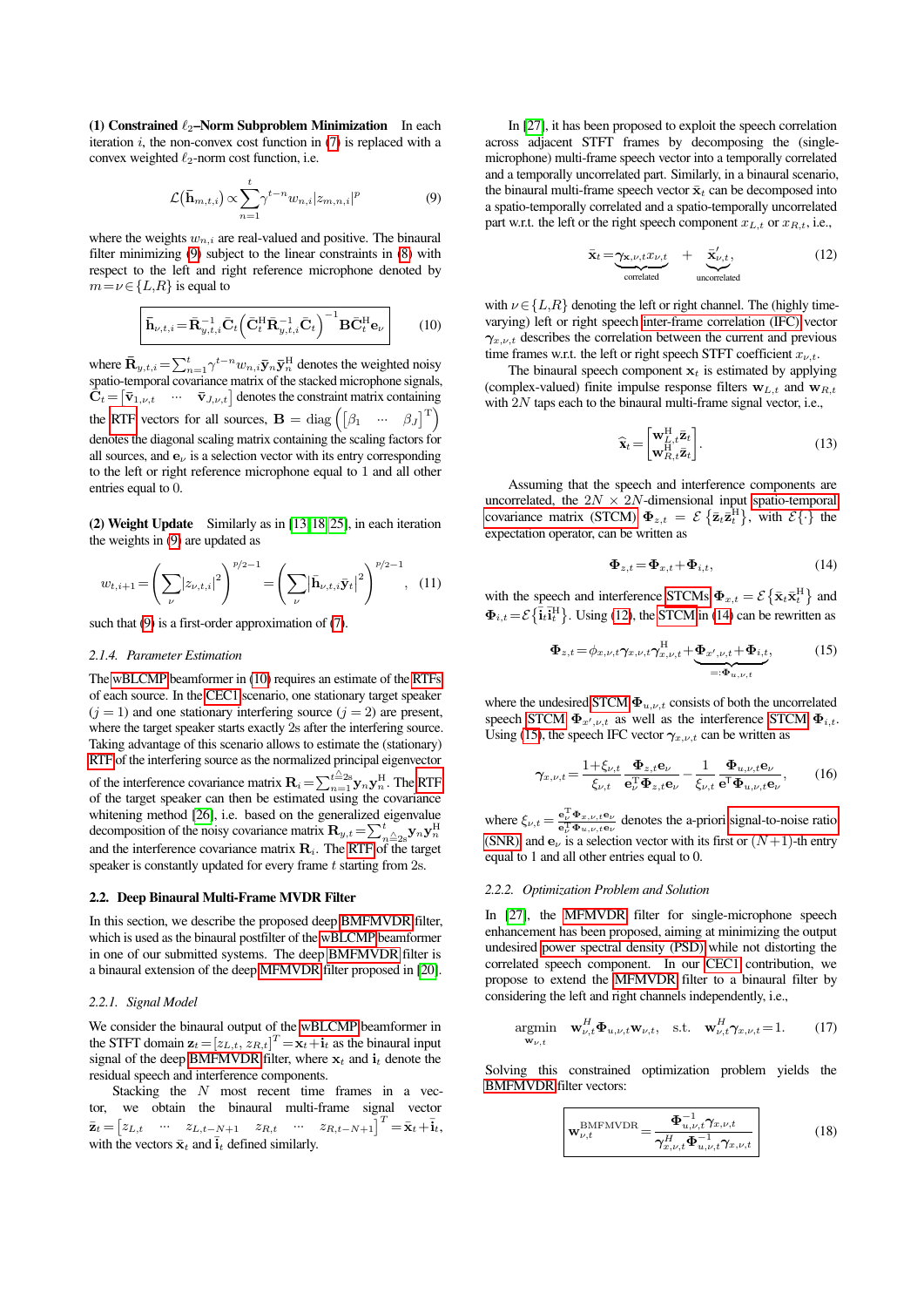## *2.2.3. Parameter Estimation*

To compute the [BMFMVDR](#page-0-0) filters in [\(18\)](#page-2-6), we require estimates of the undesired [STCMs](#page-0-0)  $\Phi_{u,v,t}$  as well as the speech [IFC](#page-0-0) vectors  $\gamma_{x,\nu,t}$ . Rather than estimating  $\gamma_{x,\nu,t}$  directly, we use the indirect estimator in [\(16\)](#page-2-7), resulting in the need to estimate the input [STCM](#page-0-0)  $\Phi_{z,t}$  as well as the binaural a-priori SNRs  $\xi_{\nu,t}$ .

Similarly as in [\[20\]](#page-5-14), we propose to estimate the required parameters from the binaural input signals  $z_t$  using a deep learning-based approach by minimizing the [scale-dependent signal-to-distortion](#page-0-0) [ratio \(SD-SDR\)](#page-0-0) loss function at the output of the deep [BMFMVDR](#page-0-0) filter. Instead of using the real and imaginary STFT coefficients as the input features as in [\[20\]](#page-5-14), the [STFT](#page-0-0) magnitude and the cosine of the [STFT](#page-0-0) phase are used as the concatenated input features of the deep learning-based [STCM](#page-0-0) estimators.

#### <span id="page-3-0"></span>2.3. Hearing Loss Compensation

The hearing loss compensation stage is used for bilateral pure-tone audiogram-based compensation of hearing loss and further level adjustments. It consists of a spectral-domain [multi-band dynamic](#page-0-0) [range compressor \(MBDRC\)](#page-0-0) [\[23\]](#page-5-17) implementing a noise gate, frequency- and hearing loss-dependent amplification and limitation of the maximum output level, and a volume control at the output. The STFT and filterbank parameters and the noise gate levels for the [MBDRC](#page-0-0) were adopted from the [CEC1](#page-0-0) baseline system. The gains applied in the MBDRC were computed using the compressive *Camfit* gain prescription rule [\[28\]](#page-5-23). As an alternative to spectral-domain [MBDRC,](#page-0-0) a simple broadband gain based on the [half-gain rule](#page-0-0) [\(HGR\)](#page-0-0) was considered, where the gain was computed as the puretone audiogram average at 500 Hz, 1000 Hz, and 2000 Hz divided by 2. The system also takes care of calibration and soft-clipping of the output signal, with settings adopted from the [CEC1](#page-0-0) baseline system.

# 3. Submitted Systems

<span id="page-3-1"></span>Three systems were submitted to the challenge, where all systems were evaluated using objective metrics and two systems were evaluated using subjective listening experiments with hearingimpaired listeners (see Section [4\)](#page-3-2). All systems use the [wBLCMP](#page-0-0) beamformer (Section [2.1\)](#page-1-2) as the first processing stage and hearing loss compensation (Section [2.3\)](#page-3-0) as the last processing stage. The third submitted system additionally uses the deep [BMFMVDR](#page-0-0) postfilter (Section [2.2\)](#page-2-0) after the [wBLCMP](#page-0-0) beamformer and before the hearing loss compensation stage.

- E016: Combination of [wBLCMP](#page-0-0) beamformer and [HGR](#page-0-0)based hearing loss compensation.
- E019: Combination of [wBLCMP](#page-0-0) beamformer and [MB-](#page-0-0)[DRC.](#page-0-0)
- E021: Combination of [wBLCMP](#page-0-0) beamformer, deep [BMFMVDR](#page-0-0) postfilter and [MBDRC.](#page-0-0)

## 3.1. Algorithm Settings

In this section, we briefly describe the settings of the used algorithms. Before processing, the microphone signals have been downsampled from 44.1 kHz to 16 kHz.

#### *3.1.1. Weighted Binaural LCMP beamformer*

The parameters of the [STFT](#page-0-0) framework used for the [wBLCMP](#page-0-0) beamformer are presented in Table [1.](#page-3-3) The filter length  $L<sub>h</sub>$  of the [wBLCMP](#page-0-0) beamformer was chosen to be 8 frames  $\stackrel{\wedge}{=} 20$ ms with a delay  $\tau$  of 2 frames  $\stackrel{\wedge}{=}$  5 ms as a good compromise between performance and computational cost. The chosen shape parameter <span id="page-3-3"></span>Table 1: *Parameter values used in the [wBLCMP](#page-0-0) beamformer.*

| <b>Parameter</b>                       | <b>Symbol</b> | Value                                                 |  |
|----------------------------------------|---------------|-------------------------------------------------------|--|
| STFT frame length                      |               | 80 samples $\stackrel{\wedge}{=}$ 5ms                 |  |
| STFT frame shift<br><b>STFT</b> window |               | 40 samples $\stackrel{\wedge}{=} 2.5$ ms<br>sqrt-Hann |  |

of  $p = 0.5$  promotes sparsity less than  $p = 0$ , which slightly improved the performance. Since the [RTFs](#page-0-0) of the target speaker and the interfering source are stationary we chose the smoothing constant  $\gamma = 1$ , corresponding to a growing window. The scaling factor  $\beta_1=1$  corresponds to a distortionless constraint for the target speaker and  $\beta_2=0.1$  was chosen to suppress the interfering source only partly to keep the spatial awareness of the acoustic scene.

#### *3.1.2. Deep Binaural Multi-Frame MVDR Filter*

For the STFT framework we used the same parameters as for the [wBLCMP](#page-0-0) beamformer. The deep [BMFMVDR](#page-0-0) filter used a filter length of  $N = 4$ , and it was trained on the official [CEC1](#page-0-0) training data for 67 epochs using the AdamW optimizer with an initial learning rate of  $10^{-3}$ , which was halved after 3 consecutive epochs without validation loss improvement, a weight decay of  $10^{-2}$ , and a batch size of 4 using an NVIDIA GeForce® RTX 3090 graphics card. The choice of training on the official [CEC1](#page-0-0) training data instead of on the output of the [wBLCMP](#page-0-0) beamformer was made based on preliminary experiments.

For the employed [temporal convolutional networks \(TCNs\),](#page-0-0) we used 2 stacks of 8 layers each, with a kernel size of 3, resulting in a temporal receptive field of about 2.56s and 3.02M parameters. Note that the receptive field was deliberately chosen to be larger than 2s in order to cover the full interferer-only segment at the start of each [CEC1](#page-0-0) utterance.

## *3.1.3. Hearing Loss Compensation*

For the hearing loss compensation stage, the parameters in Table [2](#page-3-4) were selected for each of the submitted systems based on the results obtained on a small development data subset: output gain volout, MBDRC maximum output level lev<sub>max</sub>, attack time  $\tau_{\text{att}}$  and decay time  $\tau_{\text{dec}}$  of the MBDRC.

<span id="page-3-4"></span>Table 2: *Parameter values used in the hearing loss compensation stage for the submitted systems.*

|                                | E016 | <b>E019</b> | <b>E021</b> |
|--------------------------------|------|-------------|-------------|
| $\text{vol}_{\text{out}}$ (dB) | HGR  | 10          | 10          |
| $lev_{max}$ (dB)               |      | 120         | 120         |
| $\tau_{\rm att}$ (s)           |      | 0.002       | 0.001       |
| $\tau_{\text{dec}}$ (s)        |      | 0.01        | 0.01        |

# 4. Results

<span id="page-3-2"></span>In this section, we present the evaluation results provided by the [CEC1](#page-0-0) organizers based on the evaluation dataset. For each utterance in the evaluation dataset, a bilateral pure-tone audiogram detailing the hearing loss of a specific listener was provided, which was used in the hearing loss compensation stage to individualize the output signals for that specific listener.

For the objective evaluation, the [CEC1](#page-0-0) organizers processed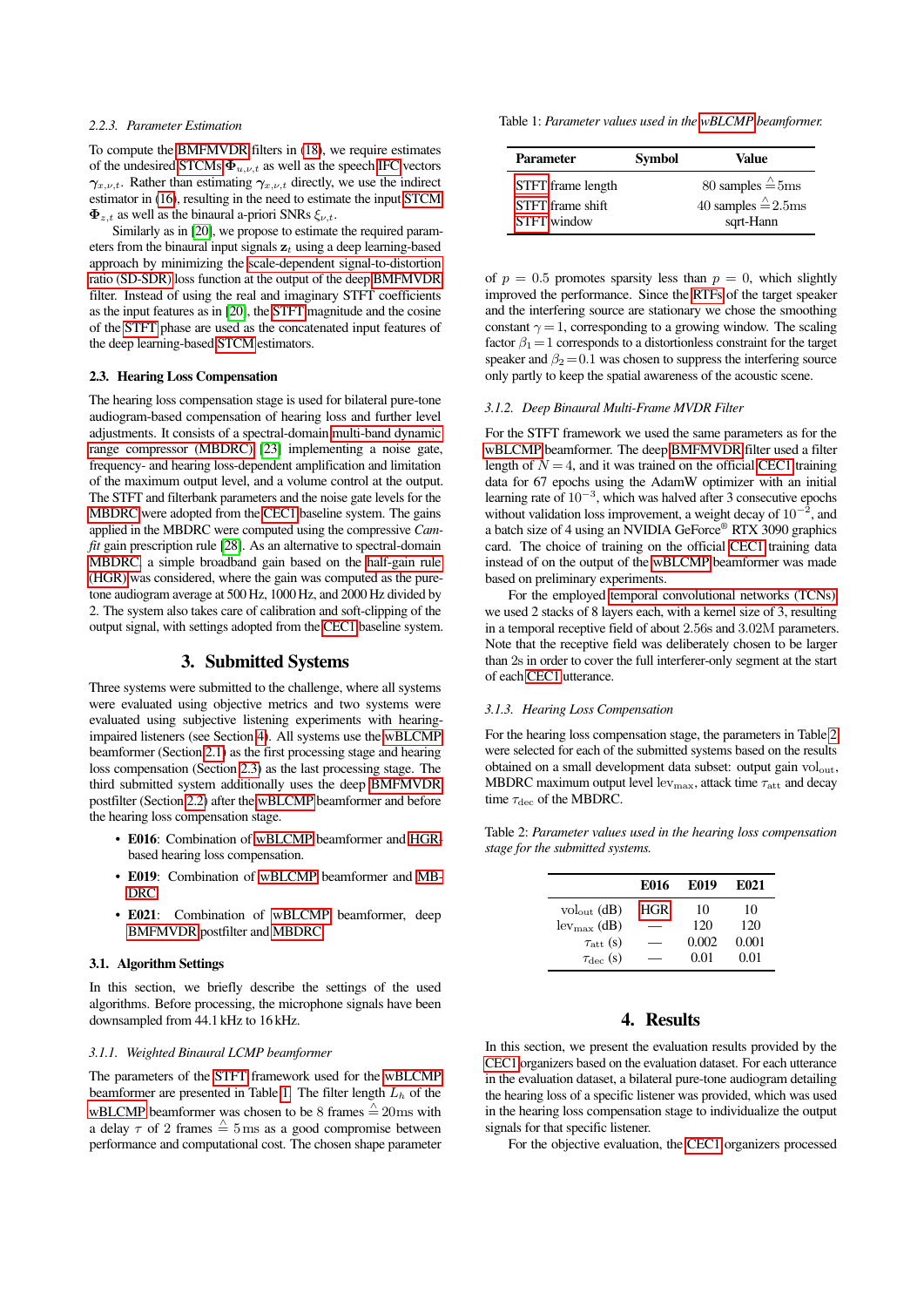<span id="page-4-2"></span>

Figure 2: *Modified binaural short-term objective intelligibility results of the baseline system and the submitted systems on the evaluation dataset.*

the output signals of our submitted systems using a hearing loss model [\[29\]](#page-5-24) that had previously been made available to the [CEC1](#page-0-0) participants, before estimating the speech intelligibility using the (also provided) [modified binaural short-term objective intelligibility \(MB-](#page-0-0)[STOI\)](#page-0-0) measure [\[30\]](#page-5-25). Figure [2](#page-4-2) depicts a violin plot of the [MBSTOI](#page-0-0) results for the baseline system and the three submitted systems. It can be observed that all submitted systems achieve a significant improvement compared with the baseline system, i.e., the submitted systems achieve an [MBSTOI](#page-0-0) median score of approximately 0.62 while the baseline system achieves an MBSTOI median score of approximately 0.31. Furthermore, the differences between the submitted systems in terms of [MBSTOI](#page-0-0) are relatively small, indicating that neither the more sophisticated [MBDRC](#page-0-0) hearing loss compensation nor the deep [BMFMVDR](#page-0-0) postfilter achieve a significant improvement in terms of speech intelligibility upon the system E016.

Based on these results and the algorithmic differences between the submitted systems, two of our submitted systems were allowed to proceed to the second evaluation stage. Aiming at evaluating the effect of the deep [BMFMVDR](#page-0-0) postfilter, we selected systems E019 and E021, both including the [wBLCMP](#page-0-0) beamformer and the [MBDRC](#page-0-0) hearing loss compensation, where only E021 included the deep [BMFMVDR](#page-0-0) postfilter. The second stage consisted of listening tests, in which hearing-impaired listeners were presented with the enhanced signals. For the *noise interferer condition*, the instructions were: "In the speech in noise test, you will hear a sentence and a loud distracting noise (e.g., a washing machine). You need to repeat what the talker is saying". For the *speech interferer condition*, the instructions were: "In the two talker test, you will hear two talkers speaking at the same time. One talker will start later than the other. You must repeat what this second talker is saying". Correctness was then evaluated by dividing the number of correctly identified words by the total number of words uttered by the target speaker.

The results of the perceptual evaluation stage are depicted as a violin plot in Figure [3](#page-4-3) per interferer condition. First, it can be observed that both submitted systems greatly outperform the baseline system. More specifically, as stated in the official [CEC1](#page-0-0) results, the baseline system and our submitted systems E019 and E021 achieved a correctness score of approximately 33.2 %, 86.7 %, and 84.9 % in the noise interferer condition, and of approximately 51.2 %, 86.9 %, and 83.9 % in the speech interferer condition, respectively. Second, comparing the submitted systems, for the noise interferer condition the correctness scores are similar, whereas for the speech interferer condition there is a larger number of low correctness scores for system E021 than for system E019. A possible explanation of this observation is that, in some scenarios, system E021 reduced the first (interfering) speaker to such an extent that the listeners perceived the second (target) speaker as the first speaker, and thus did not repeat the un-

<span id="page-4-3"></span>

Figure 3: *Listening test results of the baseline system and the submitted systems chosen for the second evaluation stage on the evaluation dataset.*

derstood words, as per the instructions quoted above. In such cases, keeping a small residual of the interfering signal may be preferred.

# 5. Conclusion

Aiming at improving speech intelligibility for hearing-impaired listeners in a reverberant scenario with a target speaker and an interfering source, in our contribution we proposed different combinations of a [wBLCMP](#page-0-0) beamformer, a deep [BMFMVDR](#page-0-0) postfilter, and a hearing loss compensation stage. The [wBLCMP](#page-0-0) beamformer performs joint dereverberation and interferer reduction by minimizing a sparsity-promoting  $\ell_p$ -norm cost function subject to linear constraints for both sources. These constraints aim at preserving the target speaker without distortion and reducing the interfering source in a controlled way, moreover preserving the binaural cues of both sources to preserve spatial awareness for the listener. To achieve additional interferer reduction, an optional binaural [MFMVDR](#page-0-0) filter is used, where the required parameters are estimated using temporal convolutional networks by minimizing the [SD-SDR](#page-0-0) loss function. The audiogram-based hearing loss compensation stage either uses a multi-band dynamic range compressor or a broadband gain based on the half-gain rule.

All submitted systems were shown to considerably improve speech intelligibility compared with the baseline system based on objective metrics and subjective listening experiments with hearing-impaired listeners. For the noise interferer condition, the best performing system yielded 86.7 % intelligibility, whereas for the speech interferer condition, the best performing system yielded 86.9 % intelligibility.

## 6. References

- <span id="page-4-0"></span>[1] S. Graetzer, J. Barker, T. J. Cox, M. Akeroyd, J. F. Culling, G. Naylor, E. Porter, and R. Viveros Muñoz, "Clarity-2021 challenges: Machine learning challenges for advancing hearing aid processing," in *Proc. of the Annual Conference of the International Speech Communication Association, INTERSPEECH*, Brno, Czech Republic, 2021.
- <span id="page-4-1"></span>[2] J. S. Bradley, H. Sato, and M. Picard, "On the importance of early reflections for speech in rooms," *The Journal of the Acoustical Society of America*, vol. 113, no. 6, p. 3233, 2003.
- [3] A. Warzybok, J. Rennies, T. Brand, S. Doclo, and B. Kollmeier, "Effects of spatial and temporal integration of a single early reflection on speech intelligibility," *The Journal of the Acoustical Society of America*, vol. 133, no. 1, pp. 269–282, Jan. 2013.
- [4] R. Beutelmann and T. Brand, "Prediction of speech intelligibility in spatial noise and reverberation for normal-hearing and hearing-impaired listeners," *The Journal of the Acoustical Society of America*, vol. 120, no. 1, pp. 331–342, Jul. 2006.